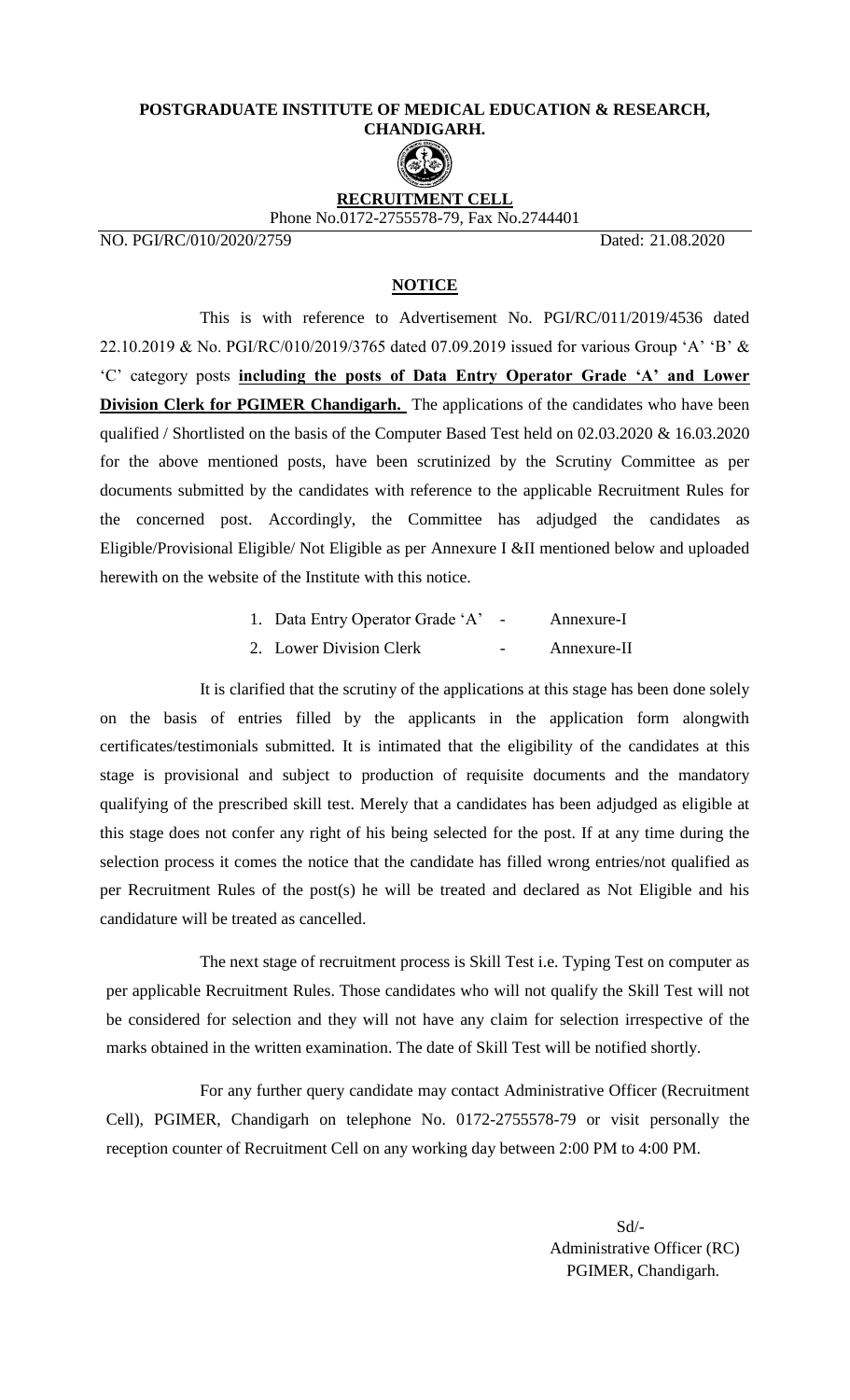| <b>ANNEXURE-I</b><br><b>DATA ENTRY OPERATOR GRADE 'A'</b> |          |                       |                                                                                                                                    |  |
|-----------------------------------------------------------|----------|-----------------------|------------------------------------------------------------------------------------------------------------------------------------|--|
| Sr. No.                                                   | Roll No. | <b>Candidate Name</b> | <b>Remarks of Scrutiny Committee.</b>                                                                                              |  |
|                                                           |          | Sh./Ms./Mrs.          |                                                                                                                                    |  |
|                                                           | 200020   | Praveen Aggarwal      | Eligible for Skill Test/Typing Test.                                                                                               |  |
| $\mathcal{D}_{\alpha}$                                    | 200028   | Shryank Kumar         | Eligible for Skill Test/Typing Test.                                                                                               |  |
| 3.                                                        | 200034   | Ashish Kumar          | Eligible for Skill Test/Typing Test.                                                                                               |  |
| $\overline{4}$ .                                          | 200037   | Rohit Sharma          | Provisionally<br>Eligible for skill<br>test:<br>Subject to submission of EWS certificate<br>in prescribed format for 2019-20 year. |  |
| 5.                                                        | 200046   | Aayush Sharma         | Eligible for Skill Test/Typing Test.                                                                                               |  |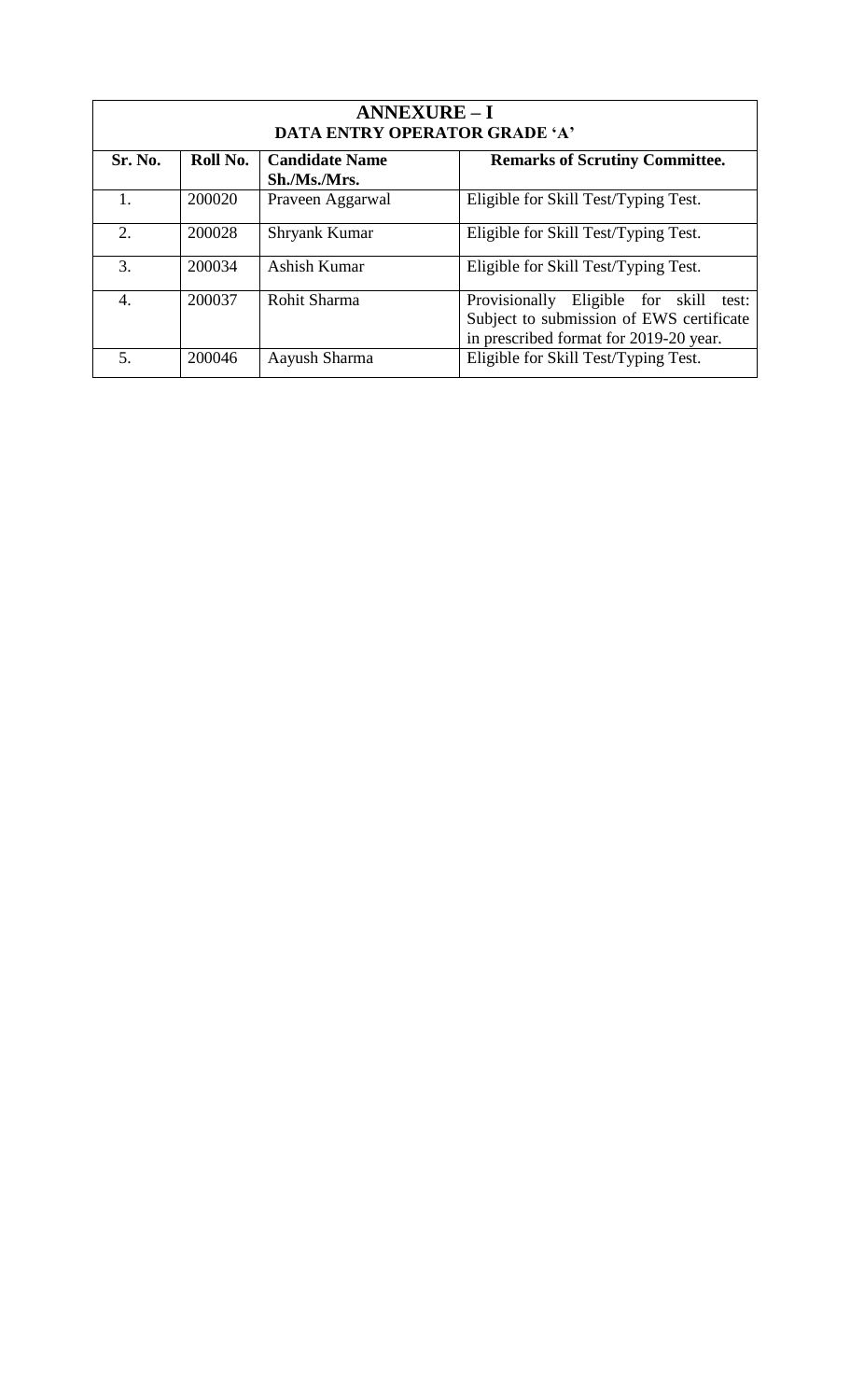| <b>ANNEXURE - II</b><br><b>LOWER DIVISION CLERK</b> |          |                        |                                                                                                            |  |
|-----------------------------------------------------|----------|------------------------|------------------------------------------------------------------------------------------------------------|--|
| Sr. No.                                             | Roll No. | <b>Candidate Name</b>  | <b>Remarks of Scrutiny Committee.</b>                                                                      |  |
| 1.                                                  | 800019   | Sh./Ms./Mrs.<br>Arvind | Eligible for Skill Test/Typing Test.                                                                       |  |
| 2.                                                  | 800055   | Deepak Kumar           | Provisionally Eligible for<br>skill<br>test:<br>Subject to submission of Fresh OBC<br>certificate and NOC. |  |
| 3.                                                  | 800072   | Ekta Dhull             | Eligible for Skill Test/Typing Test.                                                                       |  |
| $\overline{4}$ .                                    | 800081   | Gaurav                 | Provisionally Eligible for<br>skill<br>test:<br>Subject to submission of Fresh OBC<br>Certificate.         |  |
| 5.                                                  | 800094   | Gurpreet Singh         | Provisionally Eligible for<br>skill<br>test:<br>Subject to submission of Fresh OBC<br>Certificate.         |  |
| 6.                                                  | 800100   | Harish Kumar           | Eligible for Skill Test/Typing Test.                                                                       |  |
| 7.                                                  | 800119   | Jatinder Singh         | Eligible for Skill Test/Typing Test.                                                                       |  |
| 8.                                                  | 800122   | Jitender Kumar         | Eligible for Skill Test/Typing Test.                                                                       |  |
| 9.                                                  | 800242   | Nitin Sharma           | Eligible for Skill Test/Typing Test.                                                                       |  |
| 10.                                                 | 800252   | Parteek                | Eligible for Skill Test/Typing Test.                                                                       |  |
| 11.                                                 | 800287   | Rajat Sharma           | Eligible for Skill Test/Typing Test.                                                                       |  |
| 12.                                                 | 800305   | Ravi Kumar             | Not Eligible due to Overage                                                                                |  |
| 13.                                                 | 800327   | Robin Singh Thakur     | Eligible for Skill Test/Typing Test.                                                                       |  |
| 14.                                                 | 800351   | Salinder Kumar         | Eligible for Skill Test/Typing Test.                                                                       |  |
| 15.                                                 | 800355   | Aayush Jain            | Eligible for Skill Test/Typing Test.                                                                       |  |
| 16.                                                 | 800384   | Siddharth Garg         | Eligible for Skill Test/Typing Test.                                                                       |  |
| 17.                                                 | 800447   | Vinay Kumar            | Eligible for Skill Test/Typing Test.                                                                       |  |
| 18.                                                 | 800471   | <b>Ashpreet Singh</b>  | Eligible for Skill Test/Typing Test.                                                                       |  |
| 19.                                                 | 800479   | Hampal Singh           | Eligible for Skill Test/Typing Test.                                                                       |  |
| 20.                                                 | 800506   | Arshdeep Singh         | Eligible for Skill Test/Typing Test.                                                                       |  |
| 21.                                                 | 800642   | Harmanpreet Singh      | Eligible for Skill Test/Typing Test.                                                                       |  |
| 22.                                                 | 800713   | Jimmy Modi             | Eligible for Skill Test/Typing Test.                                                                       |  |
| 23.                                                 | 800734   | Akshita                | Provisionally Eligible<br>for<br>skill<br>test:<br>Subject to submission of Fresh OBC<br>Certificate.      |  |
| 24.                                                 | 800769   | Lakhvir Singh          | Eligible for Skill Test/Typing Test.                                                                       |  |
| 25.                                                 | 800790   | Amandeep Kumar Garg    | Eligible for Skill Test/Typing Test.                                                                       |  |
| 26.                                                 | 800861   | Aman Singh Bist        | Eligible for Skill Test/Typing Test.                                                                       |  |
| 27.                                                 | 800906   | <b>Prabhjot Singh</b>  | Eligible for Skill Test/Typing Test.                                                                       |  |
| 28.                                                 | 800923   | Radhika Mohindroo      | Eligible for Skill Test/Typing Test.                                                                       |  |
| 29.                                                 | 800989   | Robert Goyal           | Eligible for Skill Test/Typing Test.                                                                       |  |
| 30.                                                 | 801006   | <b>Amritpal Singh</b>  | Eligible for Skill Test/Typing Test.                                                                       |  |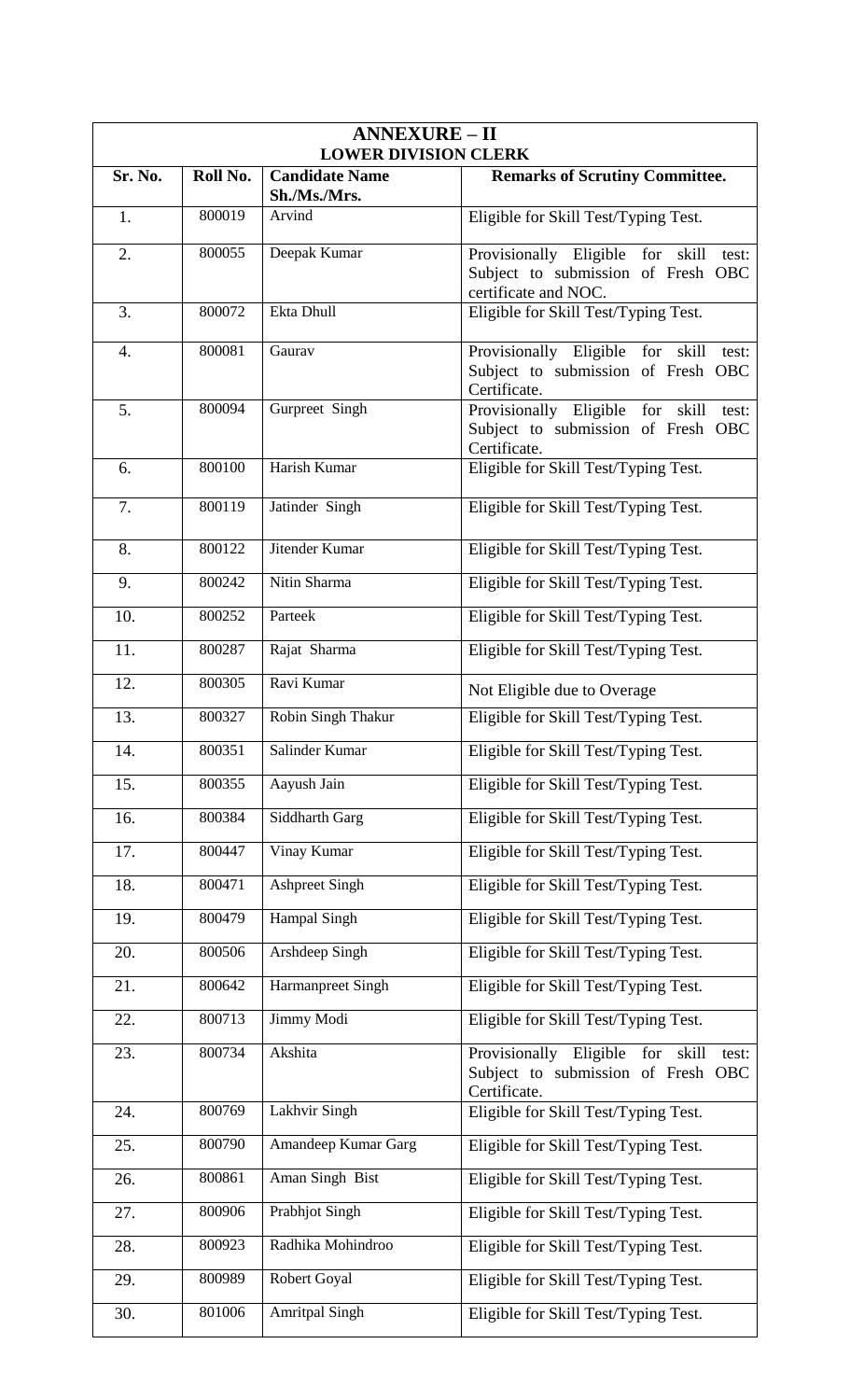| Sr. No. | Roll No. | <b>Candidate Name</b><br>Sh./Ms./Mrs. | <b>Remarks of Scrutiny Committee</b>                                                                         |
|---------|----------|---------------------------------------|--------------------------------------------------------------------------------------------------------------|
| 31.     | 801039   | <b>Satvir Singh</b>                   | Eligible for Skill Test/Typing Test.                                                                         |
| 32.     | 801044   | Seema Garg                            | Eligible for Skill Test/Typing Test.                                                                         |
| 33.     | 801063   | Anisha                                | Eligible for Skill Test/Typing Test.                                                                         |
| 34.     | 801233   | Amit Kumar                            | Eligible for Skill Test/Typing Test.                                                                         |
| 35.     | 801242   | Shyam                                 | Eligible for Skill Test/Typing Test.                                                                         |
| 36.     | 801259   | Arun Saini                            | Eligible for Skill Test/Typing Test.                                                                         |
| 37.     | 801275   | Ayush Garg                            | Eligible for Skill Test/Typing Test.                                                                         |
| 38.     | 801324   | Dev Suman                             | Eligible for Skill Test/Typing Test.                                                                         |
| 39.     | 801372   | Harpreet Kaur                         | Eligible for Skill Test/Typing Test.                                                                         |
| 40.     | 801379   | Hemant                                | Eligible for Skill Test/Typing Test.                                                                         |
| 41.     | 801456   | Lovely                                | Eligible for Skill Test/Typing Test.                                                                         |
| 42.     | 801491   | Manvendra Singh Sauraut               | Eligible for Skill Test/Typing Test.                                                                         |
| 43.     | 801525   | Narender                              | Eligible for Skill Test/Typing Test.                                                                         |
| 44.     | 801590   | Pardeep Verma                         | Eligible for Skill Test/Typing Test.                                                                         |
| 45.     | 801621   | Pinki                                 | Eligible for Skill Test/Typing Test.                                                                         |
| 46.     | 801623   | Pooja                                 | Eligible for Skill Test/Typing Test.                                                                         |
| 47.     | 801643   | Preekshit                             | Provisionally Eligible<br>for<br>skill<br>test:<br>Subject to submission of Fresh OBC<br>Certificate.        |
| 48.     | 801707   | Raman Malhotra                        | Provisionally Eligible for skill<br>test:<br>Subject to submission of Fresh OBC<br>Certificate.              |
| 49.     | 801767   | Rupesh Kumar                          | Provisionally Eligible for<br>skill<br>test:<br>Subject to submission of Fresh OBC<br>Certificate.           |
| 50.     | 801780   | Sahil                                 | Eligible for Skill Test/Typing Test.                                                                         |
| 51.     | 801792   | Sandeep                               | Eligible for Skill Test/Typing Test.                                                                         |
| 52.     | 801816   | Anil Kumar Attri                      | Eligible for Skill Test/Typing Test.                                                                         |
| 53.     | 801830   | Saurabh                               | Eligible for Skill Test/Typing Test.                                                                         |
| 54.     | 801875   | Sudeep                                | Eligible for Skill Test/Typing Test.                                                                         |
| 55.     | 801877   | <b>Sukh Beer</b>                      | Eligible for Skill Test/Typing Test.                                                                         |
| 56.     | 801935   | Tushar Ramdev                         | Eligible for Skill Test/Typing Test.                                                                         |
| 57.     | 801942   | Varun Dhura                           | Eligible for Skill Test/Typing Test.                                                                         |
| 58.     | 801957   | Vikash chhoker                        | Provisionally Eligible for<br>skill<br>test:<br>Subject to submission of Fresh OBC<br>Certificate.           |
| 59.     | 801987   | Vishal Kumar Verma                    | Provisionally Eligible for<br>skill<br>test:<br>Subject to submission of Fresh<br><b>OBC</b><br>Certificate. |
| 60.     | 801999   | Vivek Yadav                           | Provisionally Eligible for<br>skill<br>test:<br>Subject to submission of Fresh OBC<br>Certificate.           |
| 61.     | 802008   | Ankur Verma                           | Eligible for Skill Test/Typing Test.                                                                         |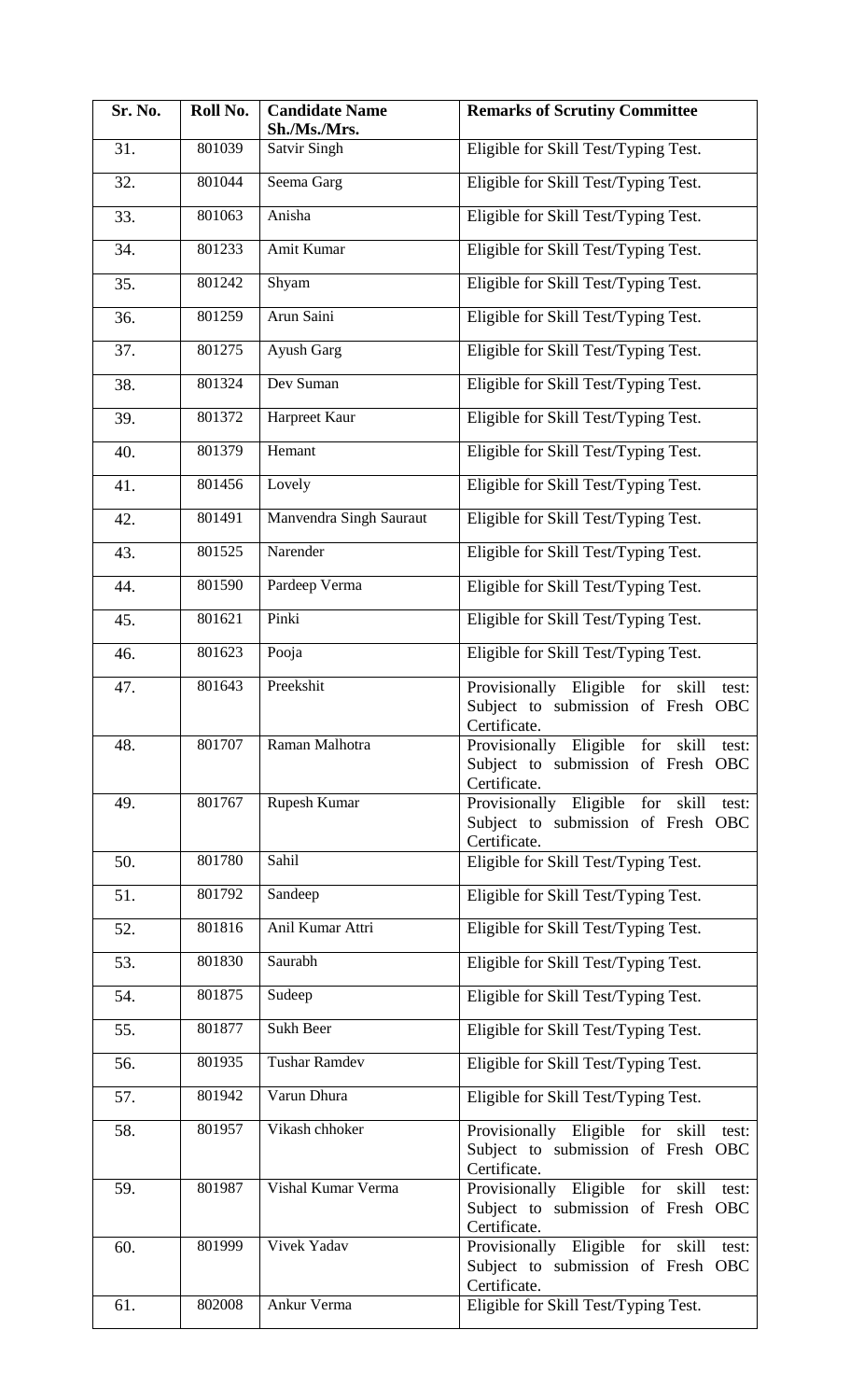| Sr. No. | Roll No. | <b>Candidate Name</b><br>Sh./Ms./Mrs. | <b>Remarks of Scrutiny Committee</b>                                                                  |
|---------|----------|---------------------------------------|-------------------------------------------------------------------------------------------------------|
| 62.     | 802012   | Anmol Dhiman                          | Eligible for Skill Test/Typing Test.                                                                  |
| 63.     | 802020   | Anuj Kamboj                           | Eligible for Skill Test/Typing Test.                                                                  |
| 64.     | 802052   | Gaurav Thakur                         | Eligible for Skill Test/Typing Test.                                                                  |
| 65.     | 802081   | Kapil Sharma                          | Eligible for Skill Test/Typing Test.                                                                  |
| 66.     | 802111   | Pankaj Sharma                         | Eligible for Skill Test/Typing Test.                                                                  |
| 67.     | 802181   | Sheetal Bodh                          | Eligible for Skill Test/Typing Test.                                                                  |
| 68.     | 802187   | Shiv Pal Singh                        | Eligible for Skill Test/Typing Test.                                                                  |
| 69.     | 802227   | Vinay Kumar                           | Eligible for Skill Test/Typing Test.                                                                  |
| 70.     | 802240   | Vivek Kumar                           | Eligible for Skill Test/Typing Test.                                                                  |
| 71.     | 802260   | Anuj Sharma                           | Eligible for Skill Test/Typing Test.                                                                  |
| 72.     | 802261   | <b>Arvind Kumar</b>                   | Eligible for Skill Test/Typing Test.                                                                  |
| 73.     | 802270   | Avinash Garhwal                       | Provisionally Eligible<br>for<br>skill<br>test:<br>Subject to submission of Fresh OBC<br>Certificate. |
| 74.     | 802273   | <b>Bhanu Pratap Singh</b>             | Eligible for Skill Test/Typing Test.                                                                  |
| 75.     | 802278   | Bhupendra Kumar Meena                 | Eligible for Skill Test/Typing Test.                                                                  |
| 76.     | 802293   | Dheeraj Kumar                         | Eligible for Skill Test/Typing Test.                                                                  |
| 77.     | 802308   | Harjot Singh Bhatia                   | Eligible for Skill Test/Typing Test.                                                                  |
| 78.     | 802324   | Komal Shri                            | Eligible for Skill Test/Typing Test.                                                                  |
| 79.     | 802350   | Neeraj Lamba                          | Eligible for Skill Test/Typing Test.                                                                  |
| 80.     | 802359   | Pankaj Kumar Meena                    | Eligible for Skill Test/Typing Test.                                                                  |
| 81.     | 802361   | Parmod                                | Eligible for Skill Test/Typing Test.                                                                  |
| 82.     | 802376   | Preeti Sharma                         | Eligible for Skill Test/Typing Test.                                                                  |
| 83.     | 802407   | Rinku Lal Meena                       | Eligible for Skill Test/Typing Test.                                                                  |
| 84.     | 802422   | Anil Kumar Bijarania                  | Eligible for Skill Test/Typing Test.                                                                  |
| 85.     | 802426   | <b>Satnam Singh</b>                   | Eligible for Skill Test/Typing Test.                                                                  |
| 86.     | 802439   | Sunil Kumar Yadav                     | Eligible for Skill Test/Typing Test.                                                                  |
| 87.     | 802451   | Vijay Kumar                           | Eligible for Skill Test/Typing Test.                                                                  |
| 88.     | 802458   | Virender Singh                        | Eligible for Skill Test/Typing Test.                                                                  |
| 89.     | 802650   | Manoj Kumar                           | Eligible for Skill Test/Typing Test.                                                                  |
| 90.     | 802698   | Nitish Kumar Chahal                   | Eligible for Skill Test/Typing Test.                                                                  |
| 91.     | 803007   | Dushyant Rana                         | Eligible for Skill Test/Typing Test.                                                                  |
| 92.     | 803091   | Aman Arya                             | Eligible for Skill Test/Typing Test.                                                                  |
| 93.     | 803127   | Mitali Arora                          | Eligible for Skill Test/Typing Test.                                                                  |
| 94.     | 803136   | Aman Kumar                            | Eligible for Skill Test/Typing Test.                                                                  |
| 95.     | 803235   | Rajan Grover                          | Eligible for Skill Test/Typing Test.                                                                  |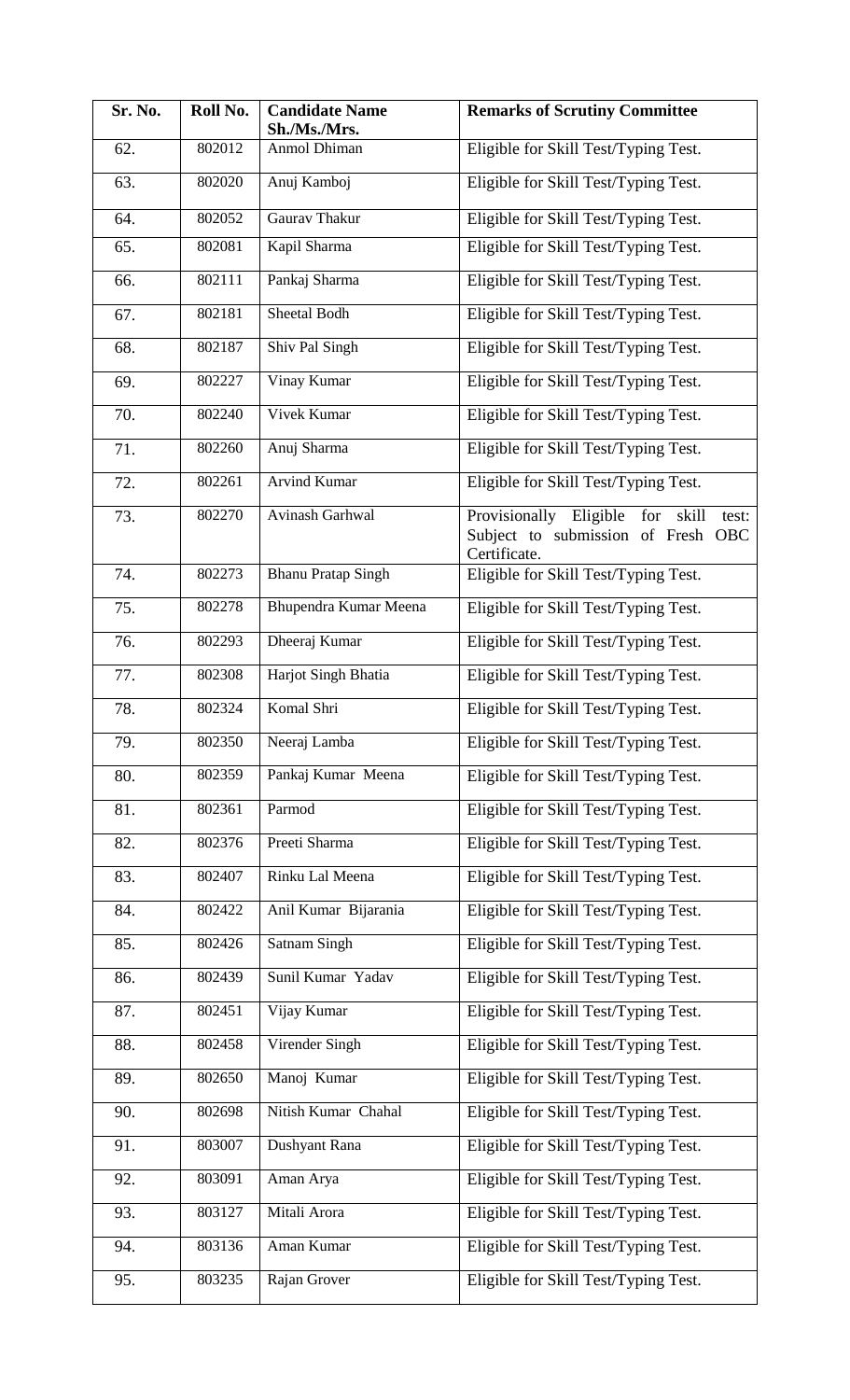| Sr. No. | Roll No. | <b>Candidate Name</b><br>Sh./Ms./Mrs. | <b>Remarks of Scrutiny Committee</b>                                                                  |
|---------|----------|---------------------------------------|-------------------------------------------------------------------------------------------------------|
| 96.     | 803295   | Sahil Thakur                          | Eligible for Skill Test/Typing Test.                                                                  |
| 97.     | 803390   | Tejeswi Negi                          | Eligible for Skill Test/Typing Test.                                                                  |
| 98.     | 803455   | Navneet Kumar Sinha                   | Eligible for Skill Test/Typing Test.                                                                  |
| 99.     | 803464   | Amit Kumar                            | Eligible for Skill Test/Typing Test.                                                                  |
| 100.    | 803487   | Sumedha Kumari                        | Provisionally Eligible<br>for<br>skill<br>test:<br>Subject to submission of Fresh OBC<br>Certificate. |
| 101.    | 803562   | Arun Kumar                            | Eligible for Skill Test/Typing Test.                                                                  |
| 102.    | 803578   | Abhishek Sharma                       | Eligible for Skill Test/Typing Test.                                                                  |
| 103.    | 803584   | <b>Bikram Singh</b>                   | Eligible for Skill Test/Typing Test.                                                                  |
| 104.    | 803720   | Himani Bansal                         | Eligible for Skill Test/Typing Test.                                                                  |
| 105.    | 803785   | Jyoti Saini                           | Provisionally Eligible<br>for<br>skill<br>test:<br>Subject to submission of Fresh OBC<br>Certificate. |
| 106.    | 803868   | Mandeep Kumar                         | Eligible for Skill Test/Typing Test.                                                                  |
| 107.    | 804112   | <b>Satnam Singh</b>                   | Eligible for Skill Test/Typing Test.                                                                  |
| 108.    | 804125   | Sharanjit Singh                       | Provisionally Eligible for<br>skill<br>test:<br>Subject to submission of Fresh OBC<br>Certificate.    |
| 109.    | 804131   | Shubham Sharma                        | Eligible for Skill Test/Typing Test.                                                                  |
| 110.    | 804149   | Sonika Joshi                          | Eligible for Skill Test/Typing Test.                                                                  |
| 111.    | 804167   | <b>Taranpreet Kaur</b>                | Eligible for Skill Test/Typing Test.                                                                  |
| 112.    | 804247   | <b>Abhishek Rana</b>                  | Eligible for Skill Test/Typing Test.                                                                  |
| 113.    | 804257   | Abhishek                              | Eligible for Skill Test/Typing Test.                                                                  |
| 114.    | 804310   | Himanshu Beri                         | Eligible for Skill Test/Typing Test.                                                                  |
| 115.    | 804325   | Jeewan Singh Rawat                    | Eligible for Skill Test/Typing Test.                                                                  |
| 116.    | 804389   | Manphool Singh                        | Eligible for Skill Test/Typing Test.                                                                  |
| 117.    | 804430   | Neha Thakur                           | Eligible for Skill Test/Typing Test.                                                                  |
| 118.    | 804458   | Piyush                                | Eligible for Skill Test/Typing Test.                                                                  |
| 119.    | 804582   | Shashi Kant                           | Provisionally Eligible for<br>skill<br>test:<br>Subject to submission of NOC.                         |
| 120.    | 804670   | Vivek Singh Punia                     | Eligible for Skill Test/Typing Test.                                                                  |
| 121.    | 804678   | Ankur Dhawan                          | Eligible for Skill Test/Typing Test.                                                                  |
| 122.    | 804683   | <b>Avinash Kumar</b>                  | Eligible for Skill Test/Typing Test.                                                                  |
| 123.    | 804713   | Manpreet Kaur                         | Eligible for Skill Test/Typing Test.                                                                  |
| 124.    | 804722   | Radhika Malik                         | Eligible for Skill Test/Typing Test.                                                                  |
| 125.    | 804734   | Arpita Patra                          | Eligible for Skill Test/Typing Test.                                                                  |
| 126.    | 804808   | Mukesh Joshi                          | Eligible for Skill Test/Typing Test.                                                                  |
| 127.    | 804815   | Neeraj                                | Eligible for Skill Test/Typing Test.                                                                  |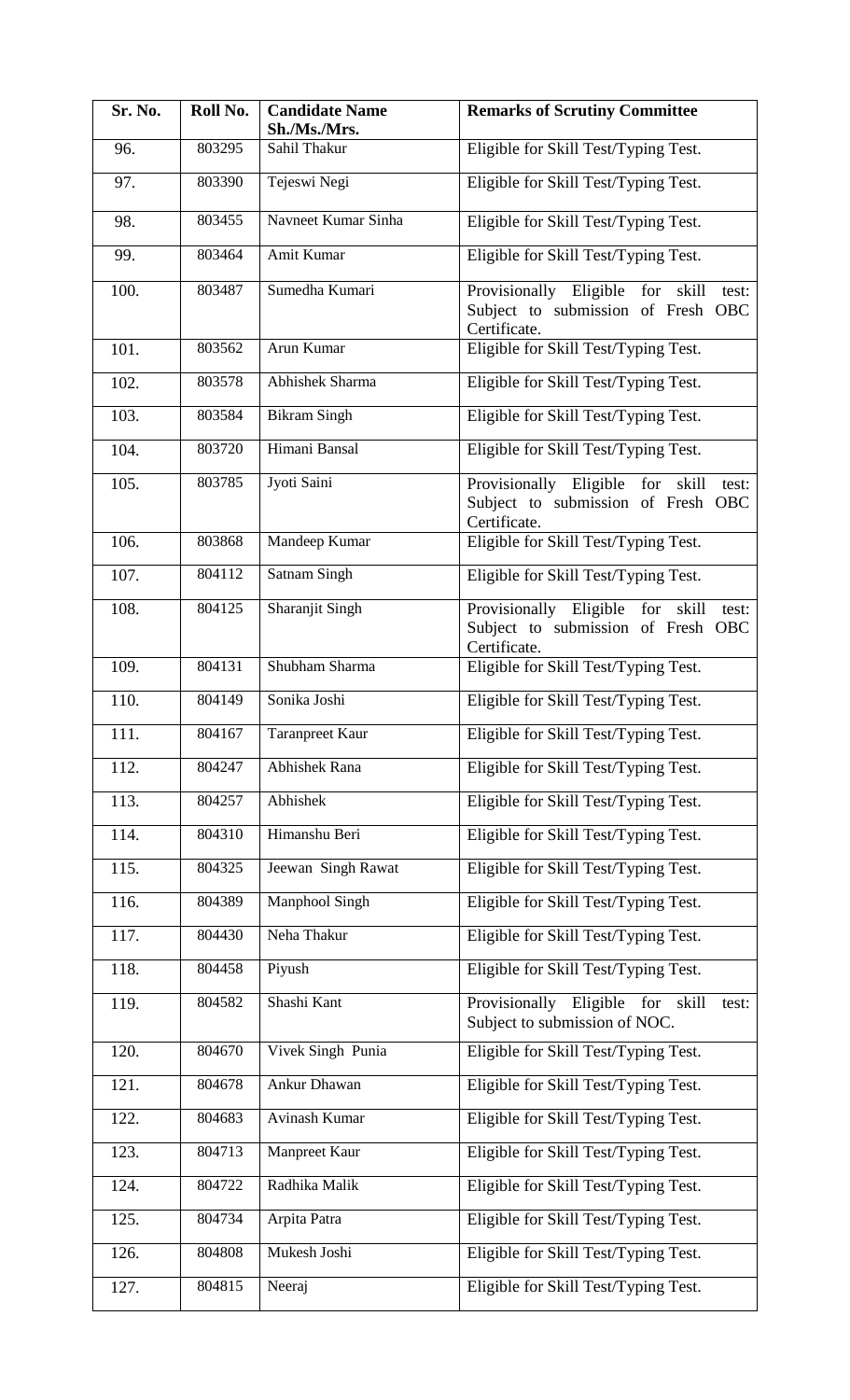| Sr. No. | Roll No. | <b>Candidate Name</b><br>Sh./Ms./Mrs. | <b>Remarks of Scrutiny Committee</b>                                                                   |
|---------|----------|---------------------------------------|--------------------------------------------------------------------------------------------------------|
| 128.    | 804849   | Prerna Kumari                         | Eligible for Skill Test/Typing Test.                                                                   |
| 129.    | 804855   | Pushkar Mishra                        | Eligible for Skill Test/Typing Test.                                                                   |
| 130.    | 804860   | Raju Jha                              | Eligible for Skill Test/Typing Test.                                                                   |
| 131.    | 804871   | Sahil Jamwal                          | Eligible for Skill Test/Typing Test.                                                                   |
| 132.    | 804903   | Surbhi Sharma                         | Eligible for Skill Test/Typing Test.                                                                   |
| 133.    | 804904   | Anju                                  | Eligible for Skill Test/Typing Test.                                                                   |
| 134.    | 804939   | Arvind Prasad Shah                    | Provisionally Eligible for<br>skill<br>test:<br>Subject to submission of Date of Birth<br>Certificate. |
| 135.    | 805082   | Lakshya Kumar                         | Provisionally Eligible for<br>skill<br>test:<br>Subject to submission of Fresh OBC<br>Certificate.     |
| 136.    | 805137   | <b>Amanpreet Singh</b>                | Provisionally Eligible for<br>skill<br>test:<br>Subject to submission of Fresh OBC<br>Certificate.     |
| 137.    | 805168   | Pankaj Kumar Pandey                   | Eligible for Skill Test/Typing Test.                                                                   |
| 138.    | 805201   | Rahul Dhiman                          | Provisionally Eligible for skill<br>test:<br>Subject to submission of Fresh OBC<br>Certificate.        |
| 139.    | 805211   | Rajesh PR Nautiyal                    | Eligible for Skill Test/Typing Test.                                                                   |
| 140.    | 805222   | Ramesh Kumar Rai                      | Provisionally Eligible for<br>skill<br>test:<br>Subject to submission of Fresh OBC<br>Certificate.     |
| 141.    | 805247   | Rohit Raghuvanshi                     | Eligible for Skill Test/Typing Test.                                                                   |
| 142.    | 805253   | Sachin Kumar                          | Eligible for Skill Test/Typing Test.                                                                   |
| 143.    | 805259   | Sahil Lohchab                         | Eligible for Skill Test/Typing Test.                                                                   |
| 144.    | 805260   | Anamika Singla                        | Eligible for Skill Test/Typing Test.                                                                   |
| 145.    | 805277   | Sanjeev Yadav                         | Eligible for Skill Test/Typing Test.                                                                   |
| 146.    | 805286   | Sourav                                | Eligible for Skill Test/Typing Test.                                                                   |
| 147.    | 805342   | <b>Sumesh Singh Mittal</b>            | Eligible for Skill Test/Typing Test.                                                                   |
| 148.    | 805382   | <b>Vivek Thakur</b>                   | Eligible for Skill Test/Typing Test.                                                                   |
| 149.    | 805448   | Gaurav Saini                          | Eligible for Skill Test/Typing Test.                                                                   |
| 150.    | 805490   | Jatin Kumar Badhana                   | Provisionally Eligible for<br>skill<br>test:<br>Subject to submission of Fresh OBC<br>Certificate.     |
| 151.    | 805508   | Karan Kumar                           | Eligible for Skill Test/Typing Test.                                                                   |
| 152.    | 805551   | Mandeep Singh                         | Eligible for Skill Test/Typing Test.                                                                   |
| 153.    | 805579   | Mohit Kumar Gupta                     | Eligible for Skill Test/Typing Test.                                                                   |
| 154.    | 805582   | Monika                                | Provisionally Eligible for<br>skill<br>test:<br>Subject to submission of Fresh OBC<br>Certificate.     |
| 155.    | 805624   | Amit Chaudhary                        | Provisionally Eligible for<br>skill<br>test:<br>Subject to submission of Fresh OBC<br>Certificate.     |
| 156.    | 805638   | Praveen John Hembrom                  | Not Eligible due to Overage                                                                            |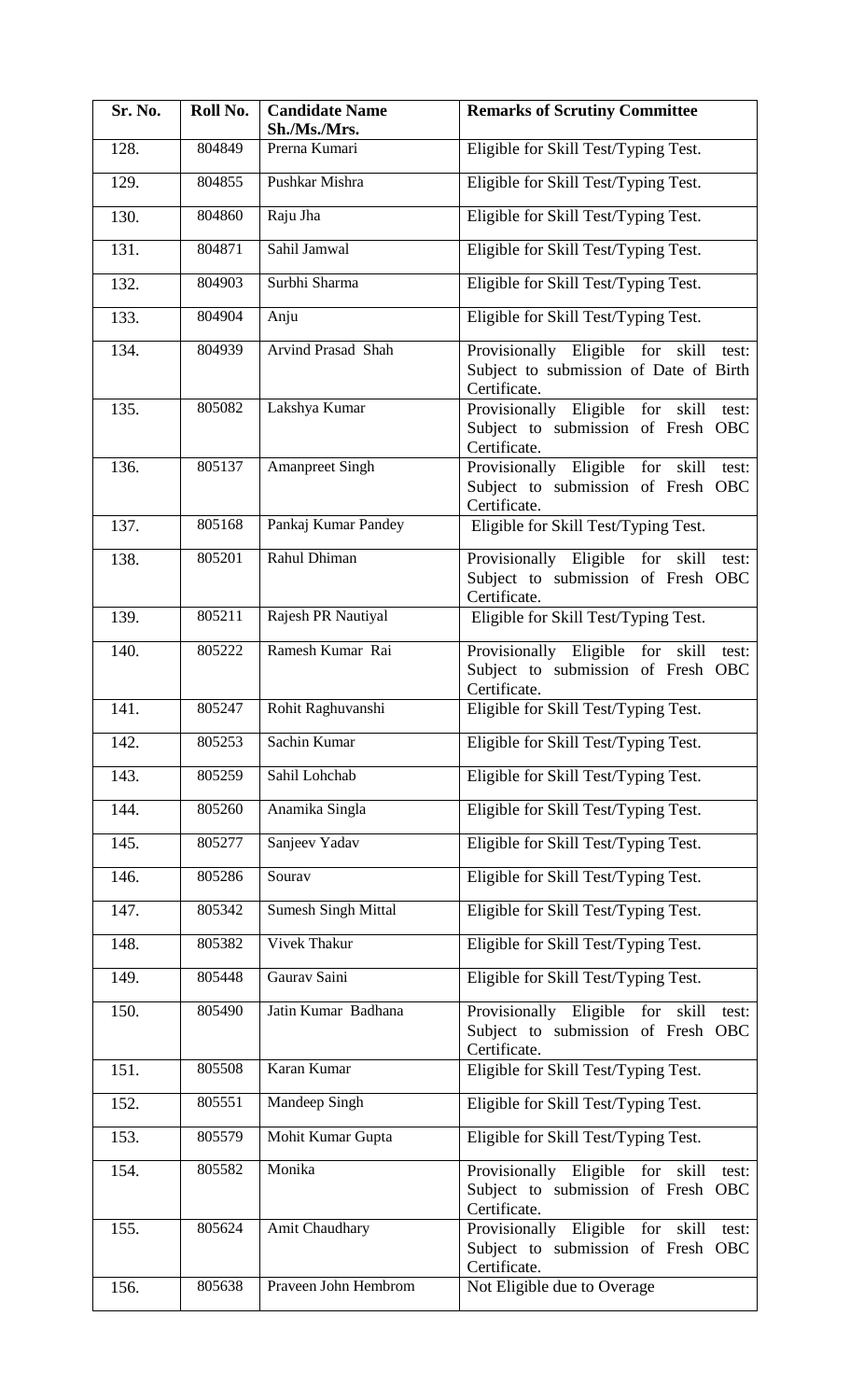| Sr. No. | Roll No.         | <b>Candidate Name</b><br>Sh./Ms./Mrs. | <b>Remarks of Scrutiny Committee</b>                                                                       |
|---------|------------------|---------------------------------------|------------------------------------------------------------------------------------------------------------|
| 157.    | 805641           | Preeti Saini                          | Eligible for Skill Test/Typing Test.                                                                       |
| 158.    | 805660<br>805668 | Rahul Saini                           | Provisionally Eligible for<br>skill<br>test:<br>Subject to submission of Fresh OBC<br>Certificate.         |
| 159.    |                  | Raju Verma                            | Provisionally Eligible for<br>skill<br>test:<br>Subject to submission of Fresh OBC<br>Certificate.         |
| 160.    | 805708           | Sahil                                 | Eligible for Skill Test/Typing Test.                                                                       |
| 161.    | 805718           | Sandeep Kumar                         | Provisionally Eligible for<br>skill<br>test:<br>Subject to submission of Fresh OBC<br>Certificate.         |
| 162.    | 805758           | Shiv Shanker                          | Eligible for Skill Test/Typing Test.                                                                       |
| 163.    | 805821           | Vineet Kumar                          | Eligible for Skill Test/Typing Test.                                                                       |
| 164.    | 805846           | Amit Kumar                            | Eligible for Skill Test/Typing Test.                                                                       |
| 165.    | 805871           | <b>Baneet Kumar</b>                   | Eligible for Skill Test/Typing Test.                                                                       |
| 166.    | 805885           | Chandan Kumar                         | Eligible for Skill Test/Typing Test.                                                                       |
| 167.    | 805912           | Gaurav Sharma                         | Eligible for Skill Test/Typing Test.                                                                       |
| 168.    | 805921           | Ajay Kumar Meena                      | Eligible for Skill Test/Typing Test.                                                                       |
| 169.    | 805966           | Jyoti                                 | Eligible for Skill Test/Typing Test.                                                                       |
| 170.    | 805975           | Kanchan Verma                         | Provisionally Eligible<br>for<br>skill<br>test:<br>Subject to submission of Fresh OBC<br>Certificate.      |
| 171.    | 805999           | Kumari Veera Prasad                   | Provisionally Eligible for skill test:<br>Subject to submission of Fresh OBC<br>Certificate.               |
| 172.    | 806033           | Mintu Kumar                           | Provisionally Eligible for<br>skill<br>test:<br>Subject to submission of Fresh OBC<br>Certificate and NOC. |
| 173.    | 806034           | <b>Mohammad Azher</b>                 | Eligible for Skill Test/Typing Test.                                                                       |
| 174.    | 806153           | Ramesh Kumar Chohan                   | Provisionally Eligible<br>for<br>skill<br>test:<br>Subject to submission of Fresh OBC<br>Certificate.      |
| 175.    | 806191           | Sachin Chauhan                        | Provisionally Eligible<br>for<br>skill<br>test:<br>Subject to submission of Fresh OBC<br>Certificate.      |
| 176.    | 806210           | Sanjay Kumar                          | Provisionally Eligible<br>for<br>skill<br>test:<br>Subject to submission of Fresh OBC<br>Certificate.      |
| 177.    | 806364           | Ashish Khaleri                        | Eligible for Skill Test/Typing Test.                                                                       |
| 178.    | 806450           | Gaurav Kumar                          | Eligible for Skill Test/Typing Test.                                                                       |
| 179.    | 806642           | Manisha Bhalla                        | Eligible for Skill Test/Typing Test.                                                                       |
| 180.    | 806648           | Manjeet Singh                         | Eligible for Skill Test/Typing Test.                                                                       |
| 181.    | 806714           | Navjot Singh Bainada                  | Eligible for Skill Test/Typing Test.                                                                       |
| 182.    | 806765           | Pardeep                               | Eligible for Skill Test/Typing Test.                                                                       |
| 183.    | 806939           | Rohit Bhandari                        | Eligible for Skill Test/Typing Test.                                                                       |
| 184.    | 806956           | Sahil                                 | Eligible for Skill Test/Typing Test.                                                                       |
| 185.    | 807001           | Saurabh Kalsan                        | Eligible for Skill Test/Typing Test.                                                                       |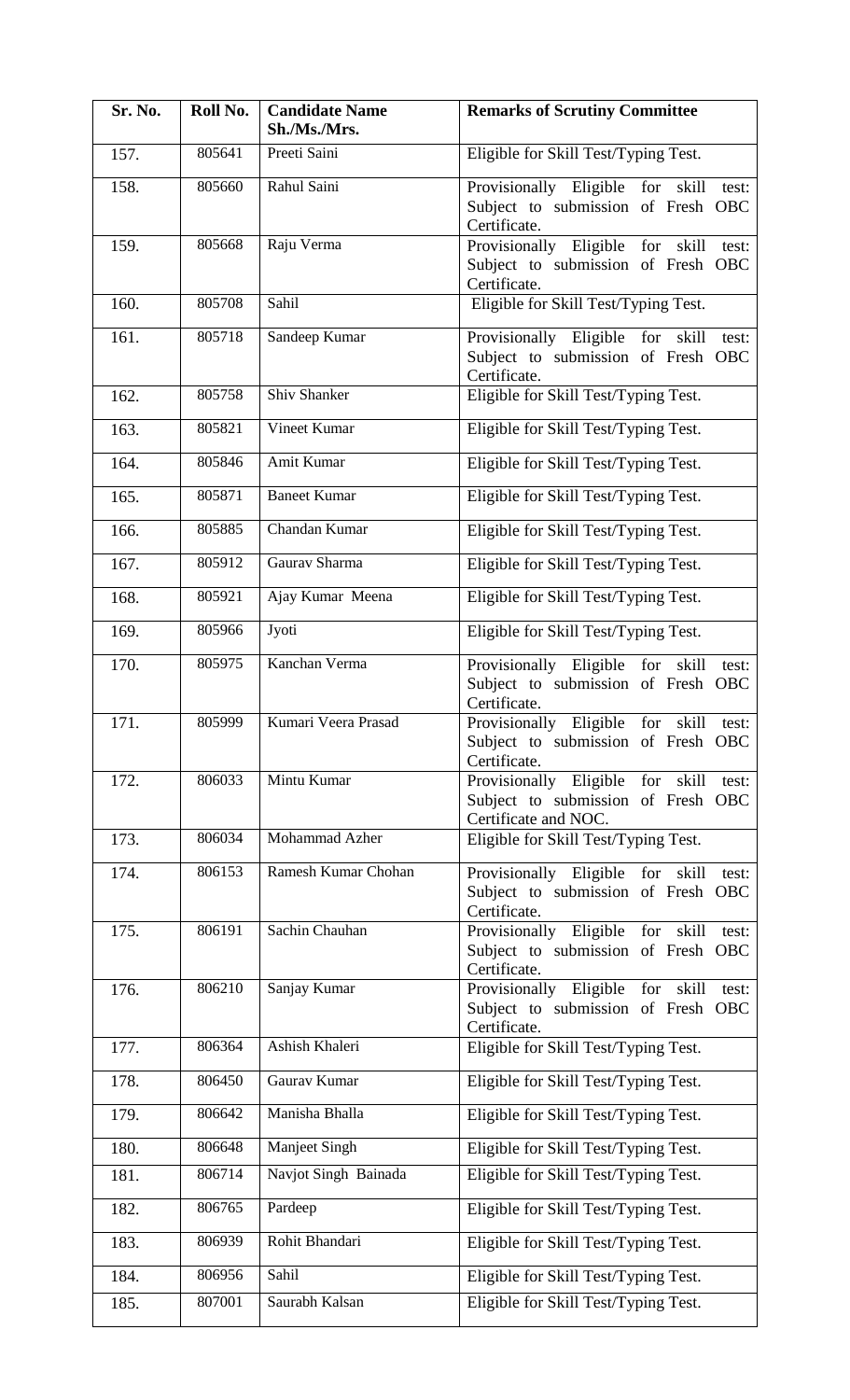| Sr. No. | Roll No. | <b>Candidate Name</b><br>Sh./Ms./Mrs. | <b>Remarks of Scrutiny Committee</b>                                                               |
|---------|----------|---------------------------------------|----------------------------------------------------------------------------------------------------|
| 186.    | 807037   | Sombir Singh                          | Eligible for Skill Test/Typing Test.                                                               |
| 187.    | 807093   | Sushil                                | Provisionally Eligible for<br>skill<br>test:<br>Subject to submission of Fresh OBC<br>Certificate. |
| 188.    | 807285   | Abhishek Sharma                       | Eligible                                                                                           |
| 189.    | 807374   | Dimple Negi                           | Eligible for Skill Test/Typing Test.                                                               |
| 190.    | 807386   | Divyanshu Prajapati                   | Eligible for Skill Test/Typing Test.                                                               |
| 191.    | 807479   | Hardeep Singh                         | Provisionally Eligible for<br>skill<br>test:<br>Subject to submission of Fresh OBC<br>Certificate. |
| 192.    | 807489   | Harjinder Singh                       | Eligible                                                                                           |
| 193.    | 807529   | <b>Hemant Kumar Sahoo</b>             | Provisionally Eligible for<br>skill<br>test:<br>Subject to submission of Fresh OBC<br>Certificate. |
| 194.    | 807531   | Himanshu Chauhan                      | Provisionally Eligible for<br>skill<br>test:<br>Subject to submission of Fresh OBC<br>Certificate. |
| 195.    | 807640   | Kartik Sharma                         | Eligible for Skill Test/Typing Test.                                                               |
| 196.    | 807829   | Mohit                                 | Eligible for Skill Test/Typing Test.                                                               |
| 197.    | 807960   | Pankaj Bhatt                          | Provisionally Eligible for<br>skill<br>test:<br>Subject to submission of Fresh OBC<br>Certificate. |
| 198.    | 807981   | Pardeep                               | Eligible for Skill Test/Typing Test.                                                               |
| 199.    | 808169   | Rakesh Kumar                          | Eligible for Skill Test/Typing Test.                                                               |
| 200.    | 808173   | Ramamurti Gurjar                      | Eligible for Skill Test/Typing Test.                                                               |
| 201.    | 808204   | Aashish Kumar                         | Eligible for Skill Test/Typing Test.                                                               |
| 202.    | 808246   | Rinku                                 | Eligible for Skill Test/Typing Test.                                                               |
| 203.    | 808373   | Satendra Prakash Shukla               | Eligible for Skill Test/Typing Test.                                                               |
| 204.    | 808402   | Shalini Rani                          | Eligible for Skill Test/Typing Test.                                                               |
| 205.    | 808467   | Sonam Verma                           | Provisionally Eligible for<br>skill<br>test:<br>Subject to submission of NOC.                      |
| 206.    | 808519   | Sumit                                 | Eligible for Skill Test/Typing Test.                                                               |
| 207.    | 808539   | Surender Kumar                        | Eligible for Skill Test/Typing Test.                                                               |
| 208.    | 808557   | Anju Yadav                            | Eligible for Skill Test/Typing Test.                                                               |
| 209.    | 808628   | Ankit Gaur                            | Eligible for Skill Test/Typing Test.                                                               |
| 210.    | 808640   | Vipul Choudhary                       | Eligible for Skill Test/Typing Test.                                                               |
| 211.    | 808666   | Yadvinder Pal                         | Eligible for Skill Test/Typing Test.                                                               |
| 212.    | 808716   | Abhishek Chandel                      | Eligible for Skill Test/Typing Test.                                                               |
| 213.    | 808729   | <b>Bhagat Chand</b>                   | Eligible for Skill Test/Typing Test.                                                               |
| 214.    | 808732   | Abhishek Sharma                       | Eligible for Skill Test/Typing Test.                                                               |
| 215.    | 808763   | Ishant Sharma                         | Eligible for Skill Test/Typing Test.                                                               |
| 216.    | 808775   | Akshay Kumar                          | Eligible for Skill Test/Typing Test.                                                               |